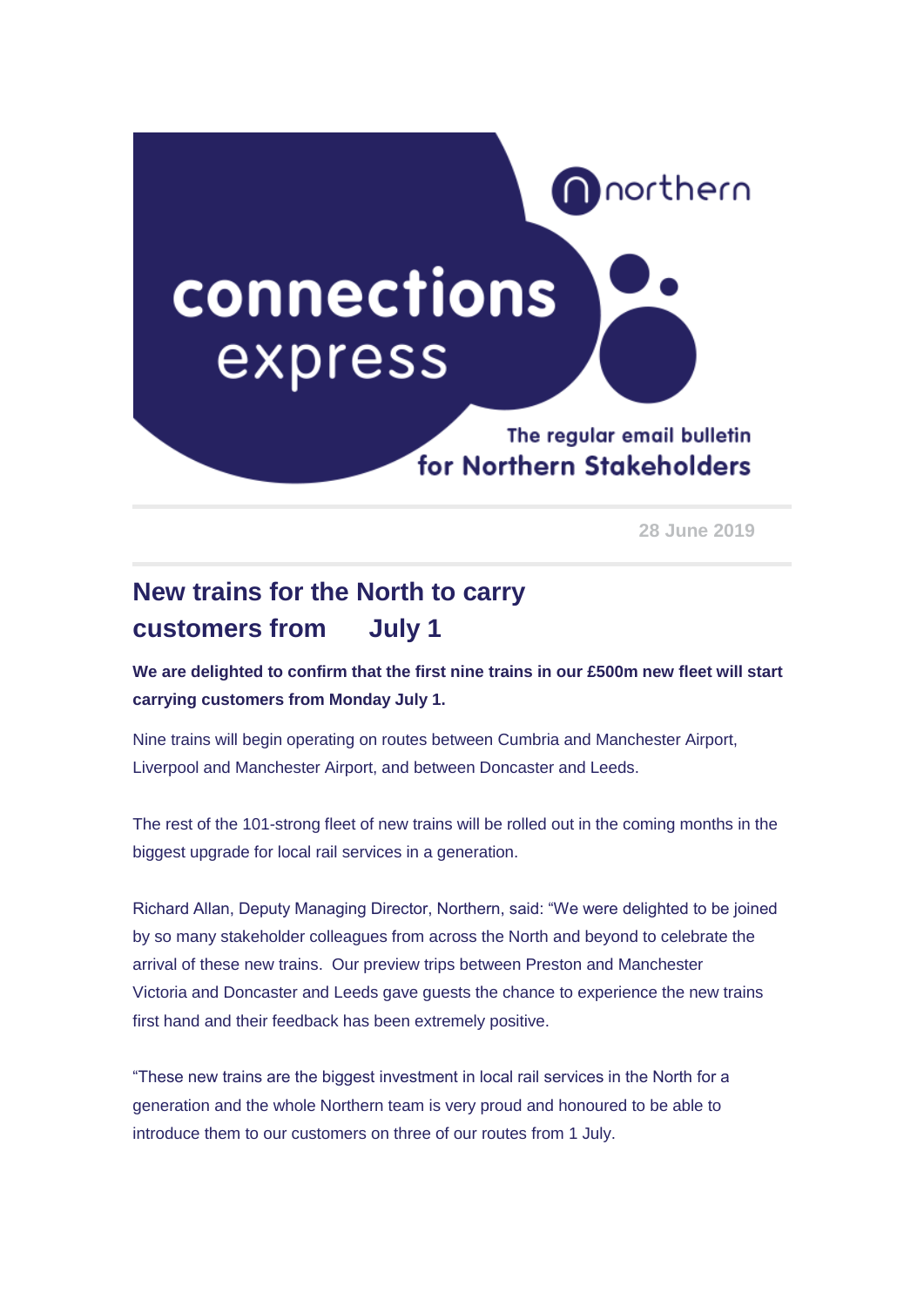"These new trains represent a huge improvement in design, quality and overall experience for our customers."

Northern has ordered 101 new trains, a £500m investment, and following the introduction of the first nine new trains on 1 July, the rest will be introduced at monthly intervals through 2019 and into 2020, with more routes benefiting from the new trains over time.

Each of the new trains features free Wi-Fi, air-conditioning, at-seat power and customer information/media screens with real-time information. They are also more spacious for customers and are fully accessible with spaces for wheel chairs and cycles.

The new diesel train was previewed at an event at Preston station and the new electric train was previewed at an event at Doncaster station. Both trains were officially named 'Proud to be Northern' in recognition of the step change in quality that it represents for customers and for Northern's 6,100 employees.

Rail minister, Andrew Jones, who spoke at the launch event in Doncaster said: "We have already seen the introduction of refurbished trains as part of Northern's investment. The unveiling today of brand new trains shows that transformation continues on the north's rail network.

"This is a true milestone, providing passengers with more spacious, reliable and comfortable journeys.

"I am delighted that we will see the first services running in July. Together with new fleets on Northern, TransPennine Express and the Azumas on the East Coast, we are one step closer to saying goodbye to outdated trains and the start of a more modern rail network fit for people across the north."

David Sidebottom, Director for Transport Focus, said: "Passengers tell us their priorities are for a better value for money, punctual and reliable rail service where they can get a seat. Northern passengers will welcome the first of these new high-quality trains as part of the much needed transformation of rail services across the north and an important step in rebuilding trust in the railway."

The new trains have been funded by Eversholt Rail Group and built in Spain and in Wales by train manufacturer CAF.